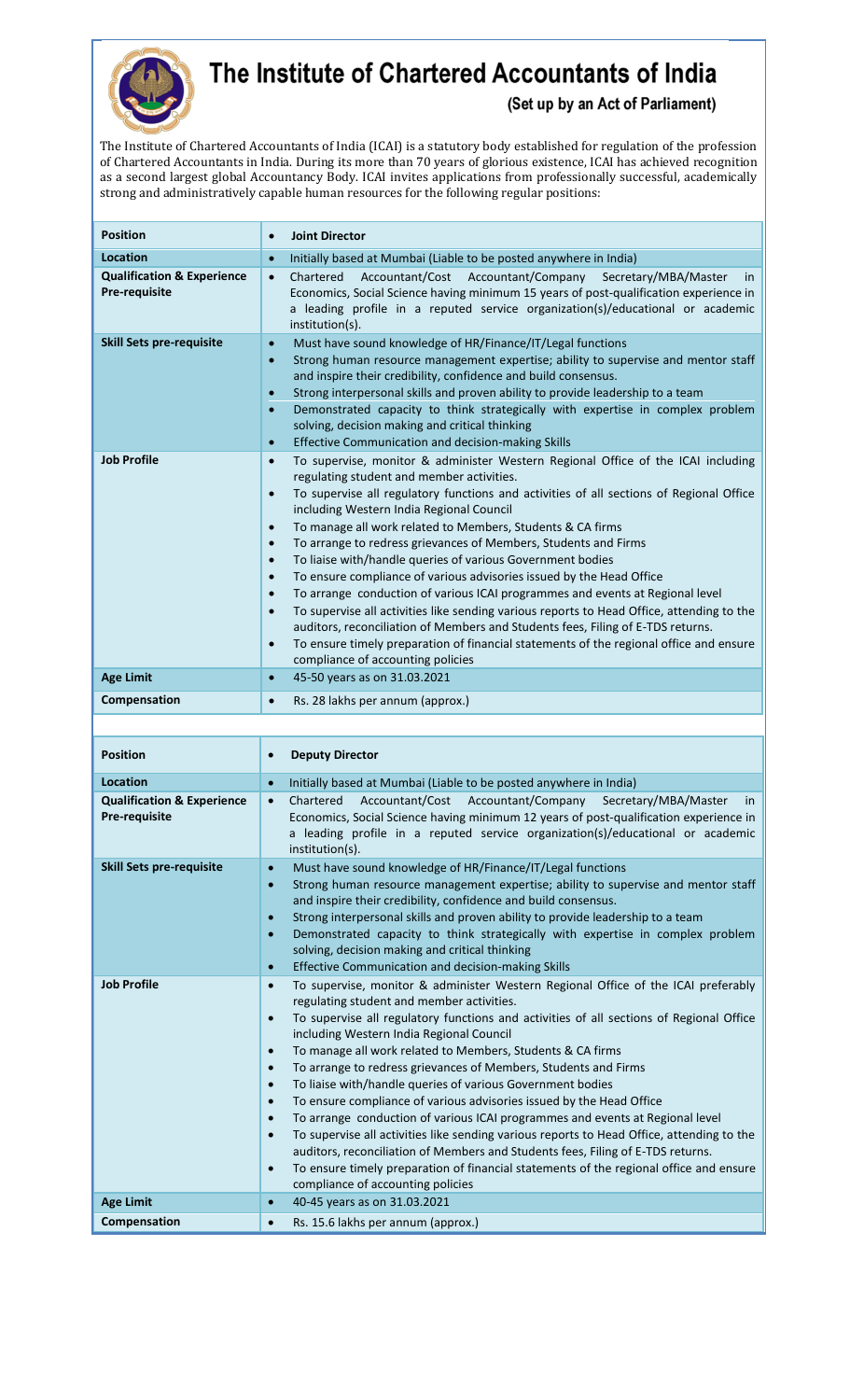| <b>Position</b>                                        | <b>Executive Officer</b><br>$\bullet$                                                                                                                                                     |
|--------------------------------------------------------|-------------------------------------------------------------------------------------------------------------------------------------------------------------------------------------------|
| Location                                               | Initially based at Mumbai (Liable to be posted anywhere in India)<br>$\bullet$                                                                                                            |
| <b>Qualification &amp; Experience</b>                  | Chartered<br>Accountant<br>having<br>minimum<br>of<br>$\bullet$<br>years<br>experience<br>in<br>5                                                                                         |
| <b>Pre-requisite</b>                                   | Statutory/Regulatory/Professional<br>Accounting/Finance/Administration<br>in<br>Body/PSU/Industry                                                                                         |
| <b>Skill Sets pre-requisite</b>                        | Ability to work independently and collegially<br>$\bullet$<br>Ability to deal with Managerial and Functional levels<br>$\bullet$                                                          |
|                                                        | Excellent administrative and organizational skills<br>$\bullet$                                                                                                                           |
|                                                        | Effective Communication and Decision-making skills<br>$\bullet$                                                                                                                           |
| <b>Job Profile</b>                                     | To coordinate with internal and external stakeholders for smooth functioning of the<br>$\bullet$<br>Department/Committee                                                                  |
|                                                        | To perform various technical and administrative work relating to government<br>$\bullet$                                                                                                  |
|                                                        | organisations/regulatory bodies as and when required.                                                                                                                                     |
|                                                        | To study/analyse various technical documents/Act/Rules/Regulations related to<br>$\bullet$<br>Department/Committee                                                                        |
|                                                        | To prepare agenda, minutes and ATR for Council/Executive Committee meetings<br>$\bullet$                                                                                                  |
|                                                        | To ensure compliance of decision taken by EC/Council and other Committees<br>$\bullet$                                                                                                    |
|                                                        | To perform various activities related to successful conduct of various<br>$\bullet$<br>Programme/Workshops/Seminars and Orientation Programmes                                            |
|                                                        | draft<br>To<br>various<br>letters<br>/representations<br>to<br>be<br>$\bullet$<br>sent<br>to                                                                                              |
|                                                        | Authorities/Regulators/Organisations                                                                                                                                                      |
|                                                        | To finalise talking points/presentations required by Council Members/Dignitaries for<br>$\bullet$<br>various programmes/workshops etc.                                                    |
|                                                        | finalise reply to RTI<br>applications as and when<br>$\bullet$<br>To<br>received<br>by<br>the                                                                                             |
|                                                        | Committee/Department                                                                                                                                                                      |
| <b>Age Limit</b>                                       | 35-38 years as on 31.03.2021<br>$\bullet$                                                                                                                                                 |
| Compensation                                           | Rs. 11.4 lakhs per annum (approx.)<br>$\bullet$                                                                                                                                           |
|                                                        |                                                                                                                                                                                           |
| <b>Position</b>                                        | <b>Section Officer</b><br>$\bullet$                                                                                                                                                       |
| Location                                               | Initially based at Mumbai (Liable to be posted anywhere in India)<br>$\bullet$                                                                                                            |
| <b>Qualification &amp; Experience</b><br>Pre-requisite | MBA/CS/CWA/LLB<br>having<br>minimum<br>5<br>of<br>$\bullet$<br>years<br>experience<br>in                                                                                                  |
|                                                        | Accounting/Finance/Administration<br>Statutory/Regulatory/Professional<br>in<br>Body/PSU/Industry                                                                                         |
| <b>Skill Sets pre-requisite</b>                        | <b>Excellent Communication Skill (Written and Verbal)</b>                                                                                                                                 |
|                                                        | Ability to work independently and collegially<br>$\bullet$                                                                                                                                |
|                                                        | Ability to deal with Managerial and Functional levels<br>$\bullet$<br>Excellent administrative and organizational skills<br>$\bullet$                                                     |
|                                                        | <b>Effective Decision-making skills</b><br>$\bullet$                                                                                                                                      |
| <b>Job Profile</b>                                     | To provide technical and administrative support to the Department/Committee<br>$\bullet$                                                                                                  |
|                                                        | To assist in preparing Agenda and Minutes of the Meetings of the<br>$\bullet$<br>Department/Committee                                                                                     |
|                                                        | To assist in preparing various MIS reports for meetings of the Department/Committee<br>$\bullet$                                                                                          |
|                                                        | To assist in preparing Background Materials for seminars, workshops, etc.<br>$\bullet$                                                                                                    |
| <b>Age Limit</b>                                       | To assist in making presentation on various Administrative/technical subjects<br>$\bullet$<br>35-38 years as on 31.03.2021<br>$\bullet$                                                   |
| Compensation                                           | Rs. 11.4 lakhs per annum (approx.)<br>$\bullet$                                                                                                                                           |
|                                                        |                                                                                                                                                                                           |
| <b>Position</b>                                        | Librarian (Gr. Assistant)<br>$\bullet$                                                                                                                                                    |
| <b>Location</b>                                        | Initially based at CoE Jaipur/Kolkata office/Kanpur office (Liable to be posted anywhere<br>in India)                                                                                     |
| <b>Qualification &amp; Experience</b>                  | A Master's Degree in Library Science/Information Science/Documentation Science or an<br>$\bullet$                                                                                         |
| <b>Pre-requisite</b>                                   | equivalent professional degree with consistent good academic record having minimum                                                                                                        |
|                                                        | 3 years of post-qualification experience in a library of leading academic Institute or<br>University.                                                                                     |
| <b>Skill Sets pre-requisite</b>                        | Good written and oral communication skills in English language<br>$\bullet$                                                                                                               |
|                                                        | Must have working experience on KOHA/Alice or other Library Management Software,<br>$\bullet$                                                                                             |
|                                                        | Dspace and Library Technologies such as RFID etc.<br>Sound knowledge of computerization/digitalization of library<br>$\bullet$                                                            |
|                                                        | In-depth knowledge of library policies, procedures and practices<br>$\bullet$                                                                                                             |
|                                                        | Knowledge of bibliographic management tools and technology<br>$\bullet$                                                                                                                   |
|                                                        | Proficient in standard office management software applications<br>$\bullet$<br>Knowledge of proper research methodology<br>$\bullet$                                                      |
| <b>Job Profile</b>                                     | To assist the Librarian in offering the library services to the faculty and the students<br>$\bullet$                                                                                     |
|                                                        | To assist the faculty and students to procure books, articles and other teaching and<br>$\bullet$                                                                                         |
|                                                        | research materials<br>To assist the Sr. Librarian in various other activities such as acquiring, organizing,<br>$\bullet$                                                                 |
|                                                        | managing and distributing library resources and ensuring that library provision meets                                                                                                     |
|                                                        | the needs of all its users                                                                                                                                                                |
|                                                        | To assist in selecting, developing, cataloguing and classifying library resources.<br>To liaise with departmental academic staff, external organizations and book suppliers.<br>$\bullet$ |
|                                                        | To upkeep library records and equipments                                                                                                                                                  |
| <b>Age Limit</b>                                       | 27-30 years as on 31.03.2021                                                                                                                                                              |
| Compensation                                           | Rs. 8.8 lakhs per annum (approx.)<br>$\bullet$                                                                                                                                            |